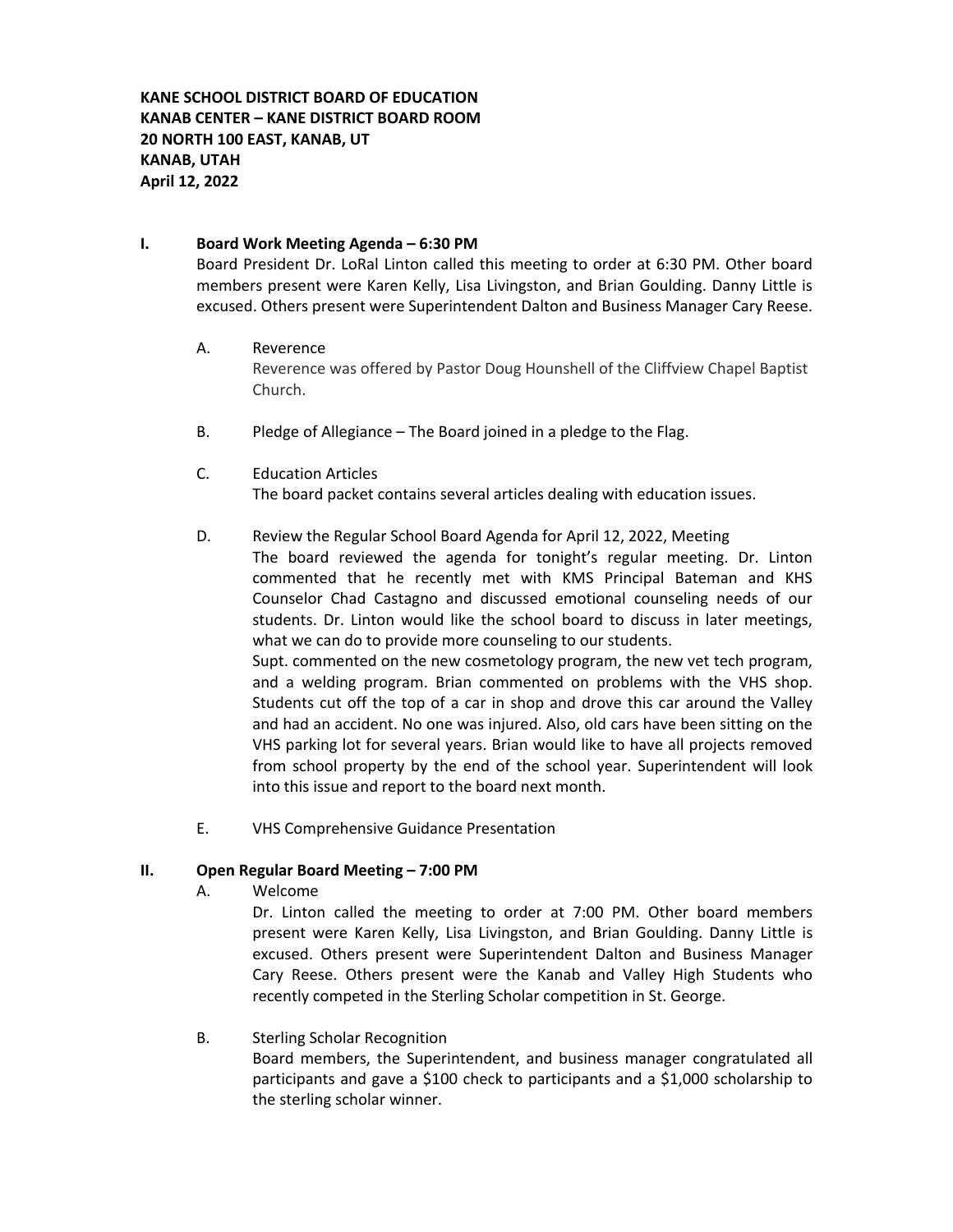KHS

John Riordan, Agricultural Science (Winner) Kambri Beckstead, Social Sciences Kevin Luo, Mathematics Sofia Zurfluh, Visual Arts Kaden Barber, English Gavin Gehrig, Business & Marketing

VHS Amanda Charle Spencer- Agriculture Science

### **III. Consent Agenda Items**

- A. Approve Minutes from March Meeting
- B. Approve Check Registers for March 2022 Accounts Payable check register – check numbers 21634-21783, and ending with manual check 3/15/22, totaling \$1,653,966.05. Payroll check registers total \$638,062.81.

### C. Letters of Resignation Stephanie Neilson- KES teacher Mason Fox - KHS Head Baseball Coach Mason Fox - KHS Head Golf Coach

- D. Approve Hiring Recommendations Pending Successful Background Check Nikki Johnson- Cosmetology Instructor Kamie Houston- KHS Volleyball coach Alyssa Lee- substitute teacher Colleen Tomlin- substitute teacher Sarah Hollingshead- KES teacher Amanda Johnson- KES teacher
- E. Letters of Recognition
- F. Home School Affidavit

Brian moved and Lisa seconded a motion to approve all items on the consent agenda. This motion passed.

### **IV. Public Comment**

- A. Public Comment
	- Dr. Linton opened the meeting for public comment. There was none.

### **V. Reports**

### A. School Board Reports

Dr. Linton ask Supt. Dalton to report on mental health counseling going on in our district. He reported on services being provided by Josh Dambara. He also reported on our full-time elementary counselor. He commented that some parents at both the high school and elementary level have refused consent to allow the school to provide counseling services to their children. Lisa commented that she thinks we have a large problem with mental health issues in our nation and in our county. Education for the parents is needed. Supt. reported about a presentation by a company at our recent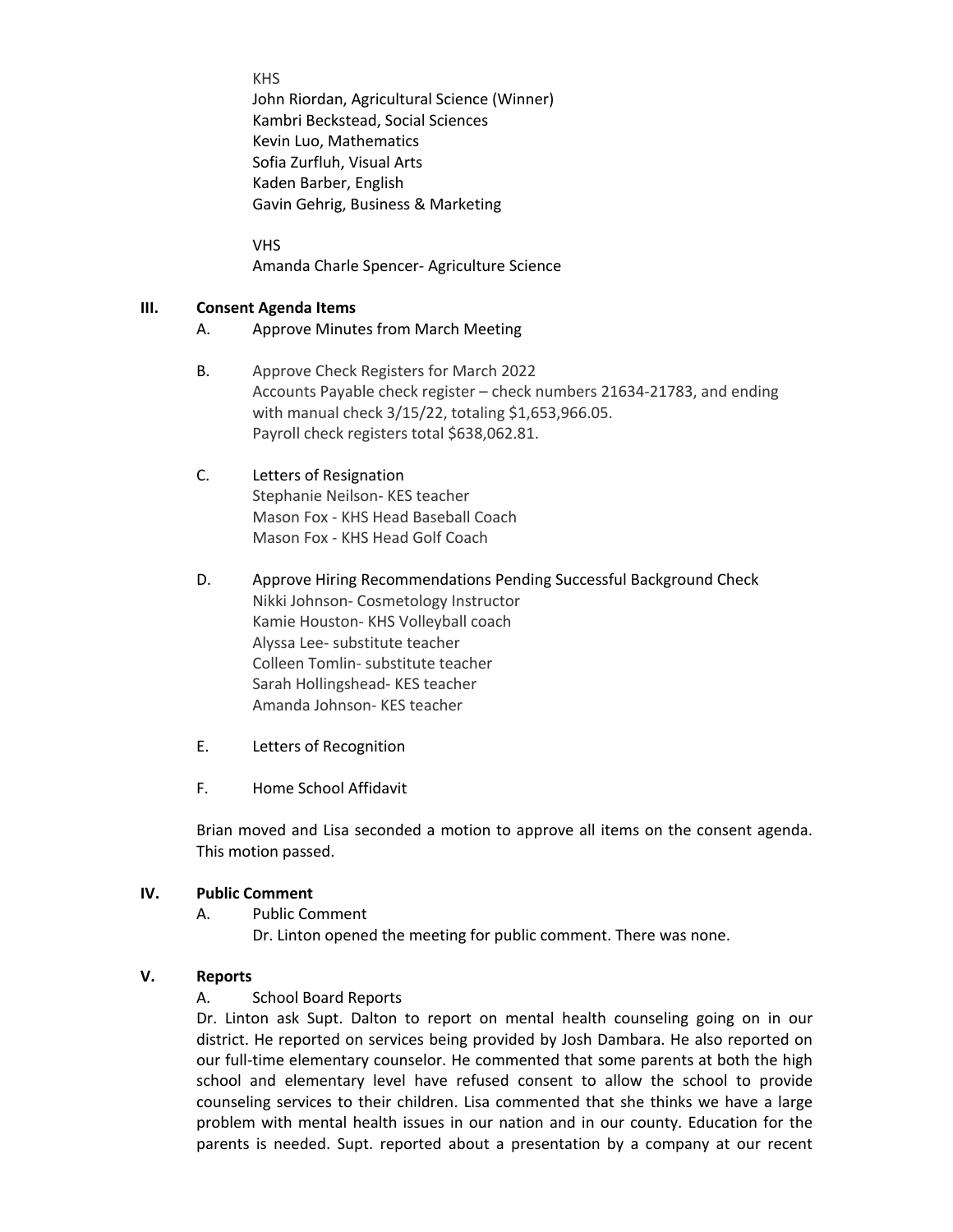principals meeting dealing with student mental health services. Brian commented that he would like Ashley Chamberlain to be full time in the Valley. She is currently doing some work at Kanab Middle School. Lisa feels that Kanab Middle School needs more help.

### B. Superintendent Report Supt. Dalton reported on issues contained in items C through F below.

### C. Kane District Enrollment

Student enrollment for March was 1475, which was a decrease of two students from the February count of 1477.

This includes the 25 BWS students attending in Page and 97 preschool students. October 1 count is 1402.

### D. USBE Update

Ten million dollars were allocated by the State Legislature to give some extra pay to teachers who have substituted during a short period of time. The State Board of Education is going to try to get this rule amended to allow broader distribution. The Legislature also allocated funds for full day kindergarten. Districts must apply for this funding. Also, parents have the choice whether to allow their kids to attend full or half day.

### E. VES Student Podcast

Valley Elementary has a weekly podcast that can be accessed through the VES web site.

### F. Legislative Update

The Legislature is adding 6% in total to the WPU. The new WPU is \$4,038. S.B. 127 requires all elementary teachers to complete LETRS reading program training. H.B. 396 allocates funds for 32 hours of paid professional development time for educators.

# G. Business Administrator Report Cary reported that all contracts have been signed to allow the installation of a new HVAC system at Valley Elementary School this summer.

- H. Construction Status Update New Elementary Cary presented a current budget report showing all expenses incurred so far on this project.
- I. Monthly Budget Report Cary reviewed a monthly budget report with the Board.

### **VI. Board Action Items**

- A. VHS Senior Trip Review Brian moved and Lisa seconded a motion to approve this trip. This motion passed.
- B. SouthWest Tech Fee Schedule Approval Lisa moved and Brain seconded a motion to approve the fee schedule as presented. This motion passed.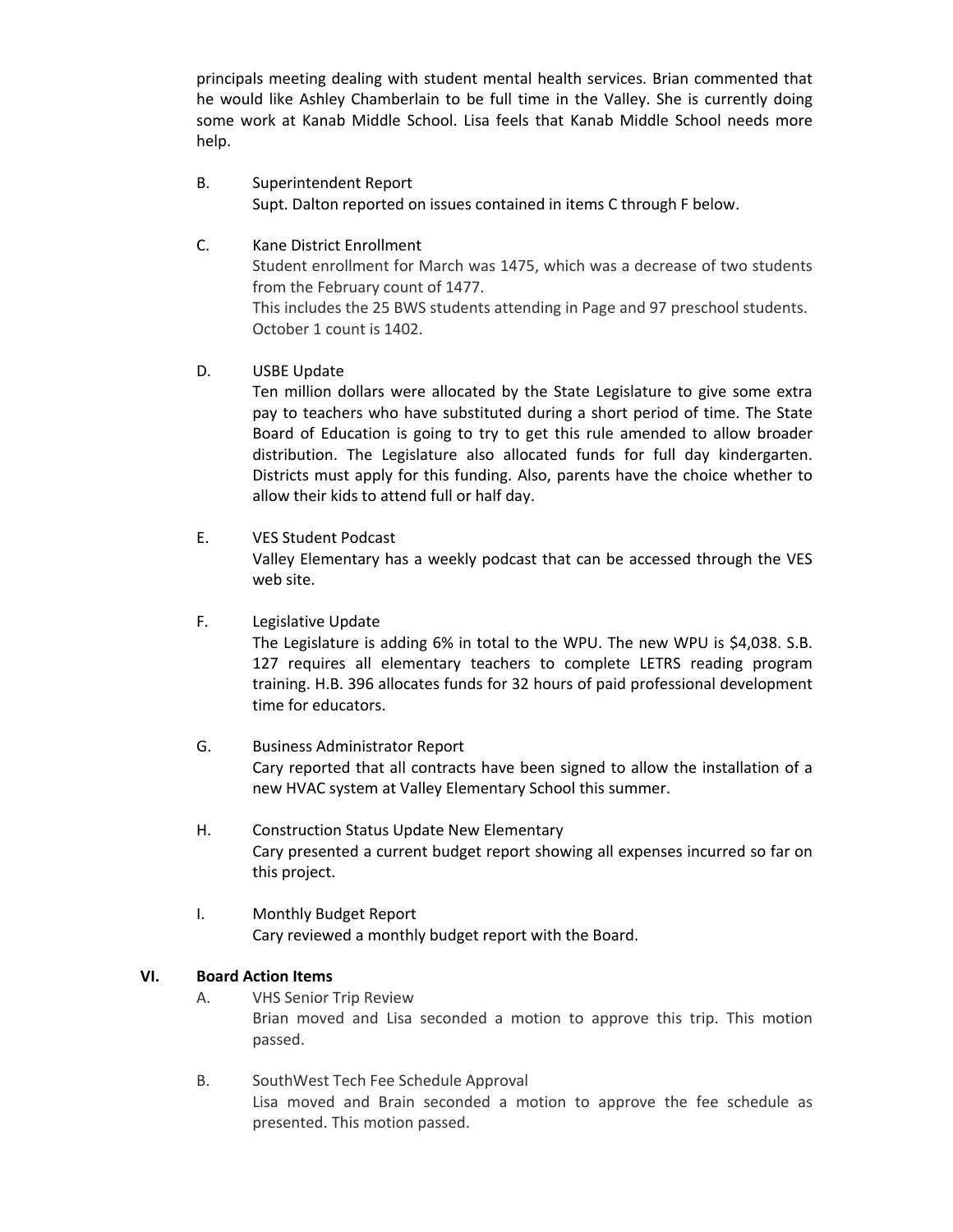C. Leave Without Pay Request Brian moved and Lisa seconded a motion to approve these requests. MaryAnn Shakespear Leslie Porter

### **VII. Board Business**

- A. KSD Committee Assignment Review/Discussion Cary commented that he recently asked local CPA Nyle Willis to serve on our audit committee.
- B. KSD Board Goal Review
- C. School Land Trust Plan Review Board members will review these plans.
- D. USBE PCBL Framework Review The board may want to review some information to set up some guidelines for future professional development. The board would like Supt. Dalton to gather information from staff and then the board will need to meet and decide what direction to proceed.
- E. School Calendar Review 2023-24, 2024-25 & 2025-26 The board had requested Supt. Dalton to have principals poll the staff on

whether the staff wants to start school earlier in the year, which would allow more breaks during the year. Karen would like us to consider having the same spring break as Washington School District. Local people have family in Washington County. Lisa would like Supt. to add a discussion item for next board meeting to talk about leave without pay; should the board change how this is handled?

F. DBAA Extra Duty Policy Discussion

Brian made a motion to move this to an action item next month. Karen seconded this motion. Karen and Brian voted in favor and Dr. Linton and Lisa voted no, so the motion failed. Brian commented that he would like to move this item to an action item for next board meeting. Dr. Linton and Lisa don't want to move this to an action item. Lisa commented that she thinks that our employees are already valued and adequately compensated.

- G. KSD Sick Leave Payout Review Lisa moved to table this issue indefinitely. Brian seconded the motion and it passed. This item will be removed from the board agenda.
- H. Building Use Agreement Review
- I. ER Policy Discussion Supt. recommended that this issue be tabled for now.
- J. KSD Local FERPA Policy Review Supt. recommended that this issue be tabled.
- K. School Board Meeting Schedule The board does not want to hold a meeting in July.